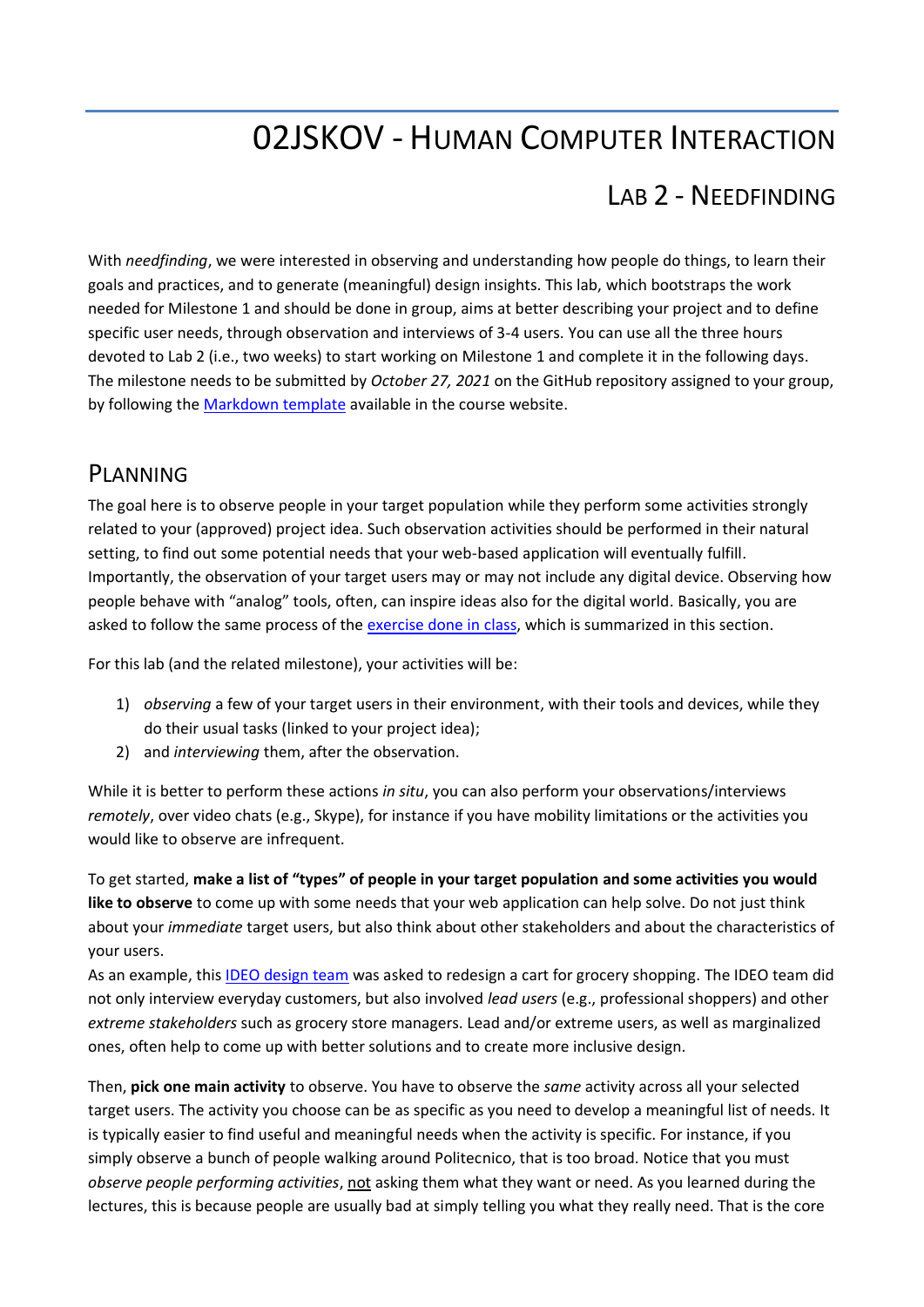of the needfinding process: it should start with you observing people doing real activities and noticing issues and possible areas of improvement.

Finally, **prepare some pre-defined questions** for the interview that will follow the observation of the main activity you chose. Questions need to be suitable for the activity at hand and might also cover some specific topics or issues you are interested in. You may get inspiration from the exercise started in class on October 12, 2021. Try to understand why people are doing things in the way they do by asking questions like "Are there existing solutions that people aren't using? Why or why not?".

#### **OBSERVATIONS AND INTERVIEWS**

Now, **select 3-4 people to observe** while they perform the activity you chose. Select the participants from the list of "types" of people you made before. Avoid observing your own team members and choose people who are not similar to yourself (in some way).

Get their permission to participate in this activity and coordinate with your participants to select a time (and a place, if it is the case) that will be appropriate for observations.

Before starting the **observation**, tell the participants to perform the activity as realistically as possible and to communicate with you only if appropriate and needed. *Take notes* of what happens and *use still pictures* (e.g., photos taken with your phone, screenshots, …) or sketches to document the observed activity. Pictures or sketches are used to highlight specific issues, design opportunities, etc. Those may include accidental slips, mistakes (users have the "wrong" mental model), or awkward interactions that take too many steps. *Accompany each picture/sketch with a note* that explains what you observed and describes the issue or the opportunity.

After each observation, **interview** the participants about what you observed. Use the questions you prepared but be ready to skip some of them or ask some new/follow-up questions, according to what you have just observed. The interview should be audio-recorded, and you should *take note* of the questions asked (including the ones that stem during the conversation) and the main points in the answers.

Overall, it should take you around 3 hours to make all three-four observations and interviews.

### USER NEEDS AND PROJECT DESCRIPTION

Stemming from your observations and findings, **brainstorm a list of specific user needs**, opportunities for designing a web-based application in the context of your idea. Write down all the user needs that are based on your observation.

Then, **narrow them down to around 5-6** of the most insightful ones. Each of these 5-6 needs should be substantive enough to become the main goal of your web-based application. Remember: you are not looking for technical solutions or specific features, yet.

An example might be "Sometimes, when Mark wants to cook dinner for him and his friend, there is not enough diverse food in the fridge. Mark needs a way to plan what to buy based on how many friends he meets for dinner and on what he cooked the days before." It is helpful to use the phrases "needs a way to" or "needs to be able to" in your list of user needs.